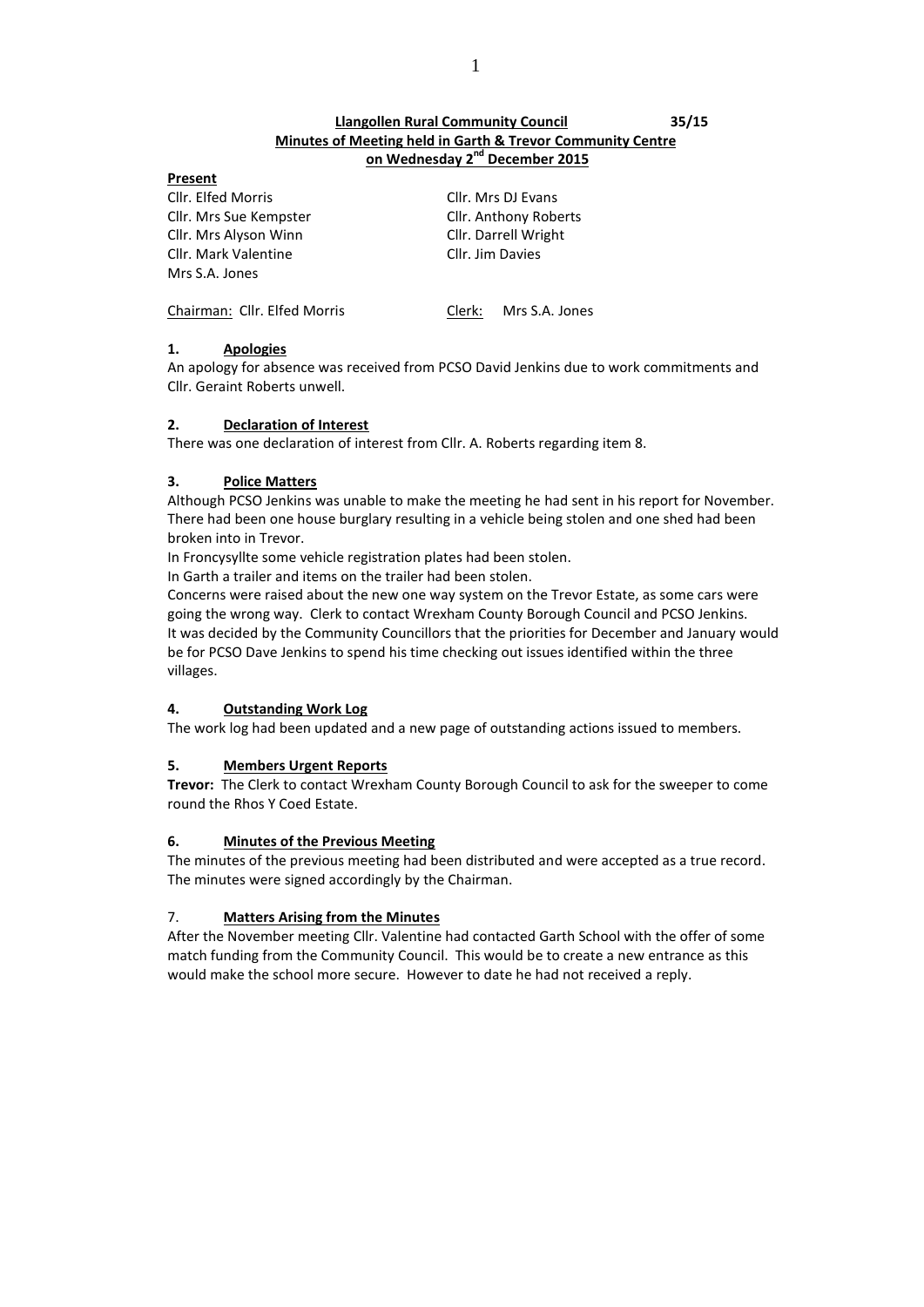## **8. Planning 36/15**

# **Planning Applications:**

Proposed new two storey building to form garage with office over an existing car park to be used as ancillary accommodation to the day nursery.

**The Towers Nursery, Llangollen Road, Trevor. P/2015/0809**

There were objections to these plans as the car park would be considerably reduced in size.

Installation of one free standing array (two rows of eight) solar panels within garden area. **Lyndene, Blackwood Road, Garth P/2015/0822**

Variation of condition Nos. 2 & 3 of planning permission P/2015/0010 to extend time period for submission of reserved matters and commencement of development.

**Land adjacent to Gwel Y Dyffryn, Garth Road, Garth P/2015/0856**

There were no objections to the above 2 applications.

#### **Certificates of Decision:**

Installation of one free standing array (two rows of eight) solar panels within garden area. **Lyndene, Blackwood Road, Garth P/2015/0822 - Granted**

#### **Certificates of Decision:**

Demolition of existing garages and erection of new garages / workshop. **Cromwell Terrace, Garth. P/2015/0653 – Granted**

Two storey side extension, single storey rear extension, erection of new triple garage in new location and removal of existing garage. **Bron Y Graig, Gilfach Road, Froncysyllte P/2015/0670 – Granted**

Two storey extension (previously granted under code no. P/2010/0751) **Tower View, Holyhead Road, Froncysyllte P/2015/0675 - Granted**

Erection of new replacement stone boundary wall (length and height as existing) **Angorfa, 3 Canal Terrace, Froncysyllte P/2015/0715 - Granted**

Erection of new dwelling (2 Bed) with associated access and landscaping on land to the rear of Glen Craig.

**Glen Craig, Llangollen Road, Trevor P/2015/0599 - Refused**

## **9. Correspondence**

**E.Mail**

JDH Business our Internal Auditor confirming that he is willing to continue being our Auditor for the Internal Audit 2015/16.

#### **Welsh Government:**

Appointment of Chair and Members to the Scrutiny Committee – 'National Entity for Welsh for Adults.'

Appointment of Chair to Career Choices – Careers Wales.

## **WCBC:**

Andy Lewis Head of Housing, Public Protection & Environment Management & Maintenance of play areas by Wrexham County Borough Council (This is in respect of monthly and annual Inspections by Wrexham County Borough Council). Members agreed to continue with the service. Mark S. Owen Head of Finance Precept payment schedule and tax base 2016/17. Cllr. David Griffiths – Armed Forces Champion Wrexham – Honouring our veterans – preserving their memories. (Hold in file until February).

Community Speed Watch – report for information.

Play Development Team- Consultation session Thursday  $7<sup>th</sup>$  January 6 – 8pm.

Marie Russell – Wrexham Town & Community Council Forum 10/12/15.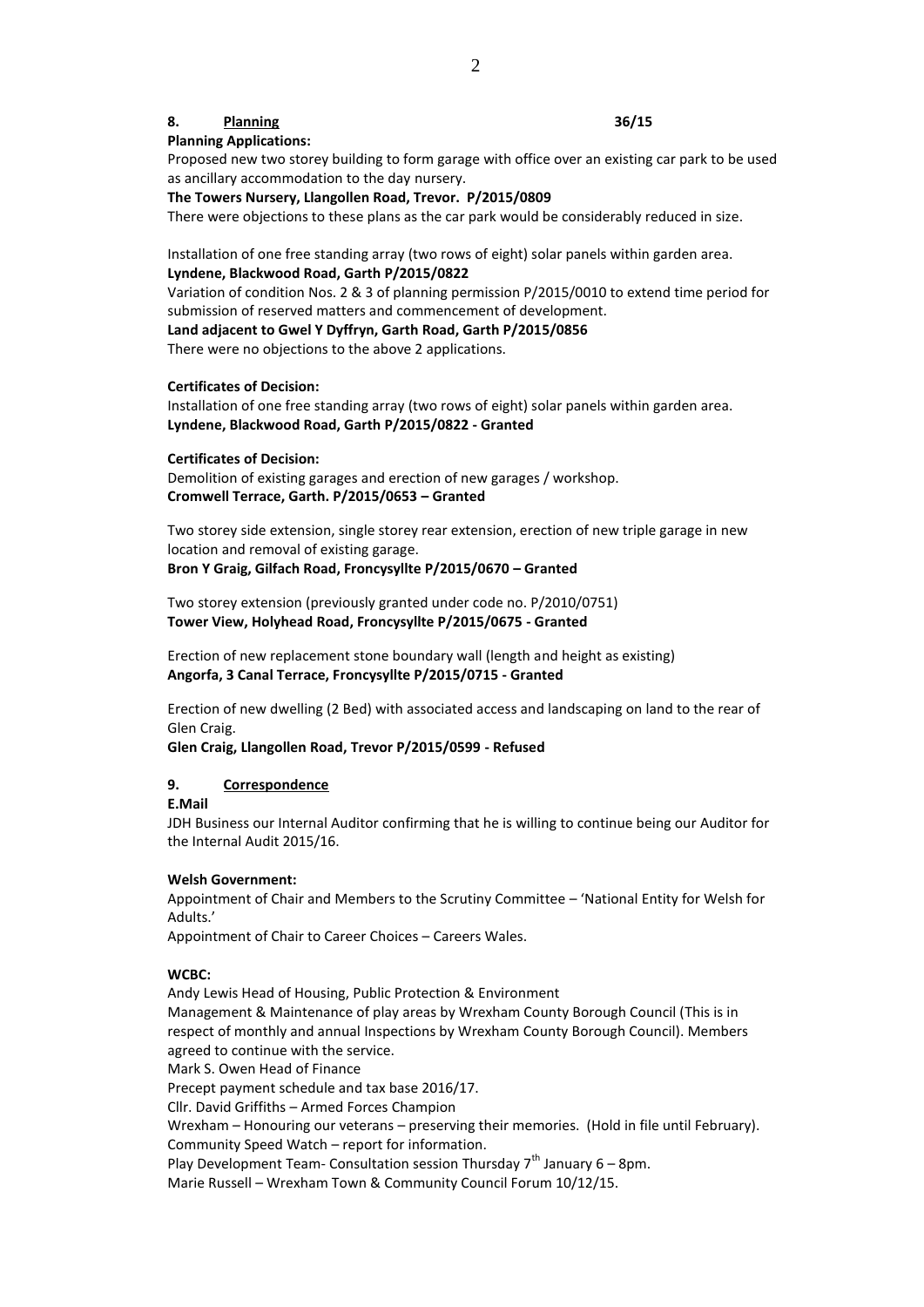## **37/15**

## **One Voice Wales:**

Draft Local Government (Wales) Bill for consultation.

Dates for the 2016 meetings:

26<sup>th</sup> January - Parish Hall, Chirk.

21st April - Mold Town Hall

 $19^{th}$  July – Capel Y Groes, Wrexham

Confirmation that Cllr. Morris, Cllr. Evans & the Clerk are booked on the Module 21 training course.

Report from Mr Mike Harriman - on the Betsi Cadwaladr Stakeholder reference group meeting. December training programme.

Response from One Voice Wales to the consultation Statutory Guidance for the Well Being of Future Generations (Wales) Act 2015.

## **General:**

The Board of the Community Health Council are looking for members.

Police & Crime Commissioner – Have your say about policing  $12<sup>th</sup>$  January 2016 at 6pm at Glyndwr University, and at 6pm 13<sup>th</sup> January 2016 at Ruabon Village Hall.

NHS Wales – Application submitted by L Rowland & Co for a minor relocation of the pharmacy from 12 Regent Street, Llangollen to the Llangollen Health Centre, Bishops Walk, Llangollen. British Red Cross - application for funding.

Marie Curie Nursing Services – application for funding.

Bartlett's Solicitors, Wrexham - enquiring as to who was responsible for footway lighting.

## **Information:**

Society of Local Council Clerks – information on Auto Enrolment. Wrexham County Borough Council – Workplace pensions – Automatic Enrolment. National Association of Local Councils – Retirement gratuities and staff pensions.

## **Receipts:**

Mr PJ Ankers

# **10. Leasing of Playgrounds**

Further correspondence has been received from the Solicitor acting for the Community Council regarding the Woodlands Walk playground and The Oaks.

## **11. Footpaths & Roadways**

The Clerk was asked to contact Wrexham County Borough Council about the potholes on Tower Hill Road by Croesiolyn Farm. It was stated that the junction of Cwmalis Road and the Holyhead Road needed to be swept due to the amount of leaves on the road.

# **12. Projects 2015/2016**

A request had been received for two new planters outside the flats at Bryn Eryl, this was agreed and the Clerk will order them in the Spring.

Quotes have been received for weeding the flower beds at the entrance to the Trevor Estate and the raised beds on the Estate, these were accepted.

# **13. Meetings**

Nothing to report.

## **14. Noddfa Cemetery Report**

Nothing to report

## **15(a). Playgrounds**

Three quotes have been received for grass cutting in the playgrounds. After a lengthy discussion it was agreed to offer Peter Green Groundcare the two year contract.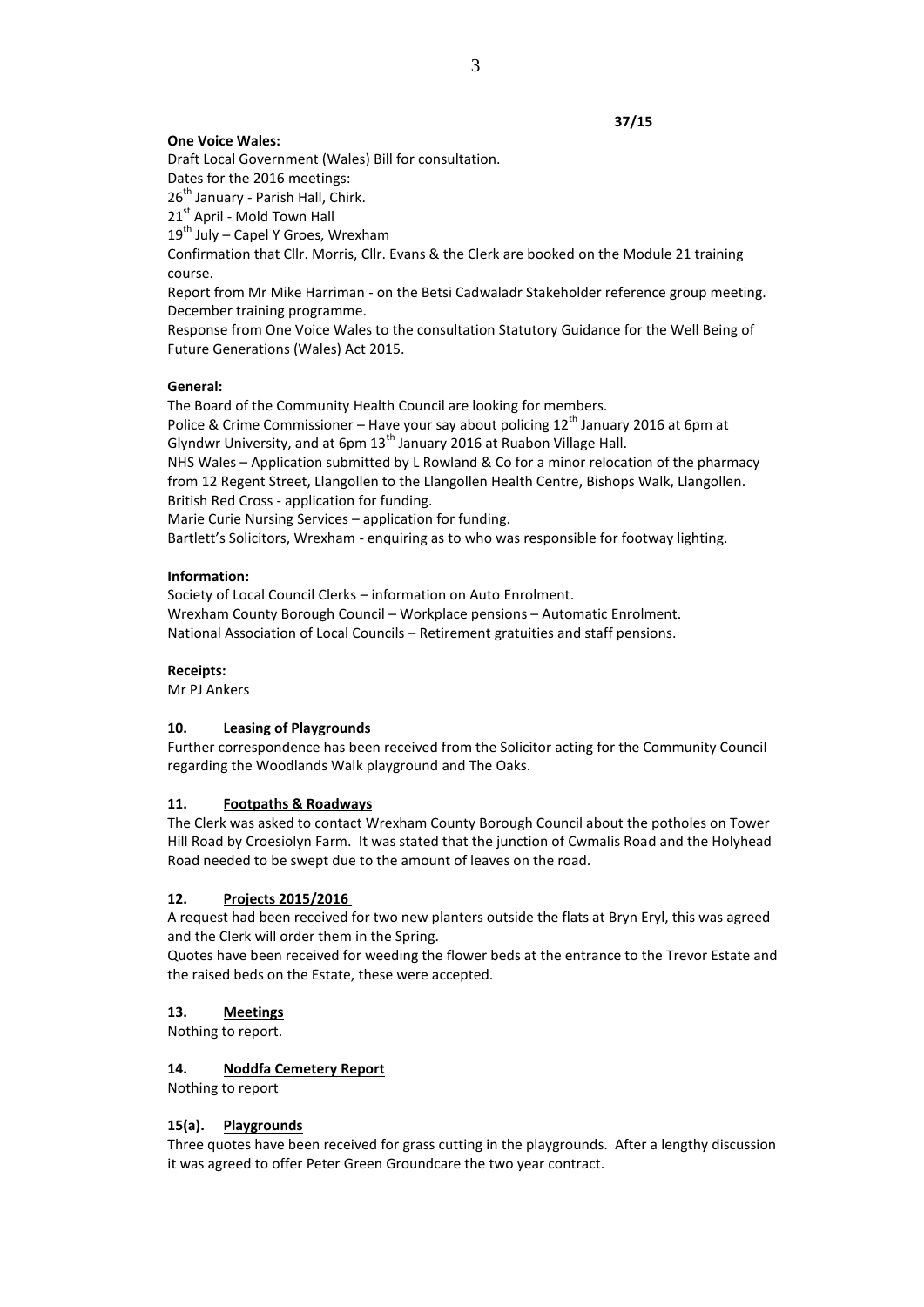## **38/15**

#### **15(b). Garth Playground**

Cllr. Mrs Sue Kempster confirmed that a meeting had taken place in November with Mrs Carla Hughes from Wrexham County Borough Council. It had been a very positive meeting and she had answered all questions. Unfortunately Cllr. Mark Valentine had been unable to attend due to work commitments but he had sent some information via e mail.

At the meeting on the 2<sup>nd</sup> December 2015 Cllr. Mark Valentine confirmed that all the information has been scanned in and uploaded. There is still more work to do on the application as the photos and film need to be downloaded. It was confirmed that the deadline for tenders was  $8<sup>th</sup>$  December and Cllr. Mark Valentine has invited five parties to apply.

The Clerk was asked to forward all minutes for the play area including the Full Council minute from February 2015 when it was decided to apply for funding.

A further meeting will be needed before Christmas to discuss the tender documents.

## **16. Newsletter**

The deadline for items to be included in the Spring Newsletter will be Monday  $8<sup>th</sup>$  February 2016.

#### **17a. Finance**

Copies of the Bank balances, payments and a list of receipts were distributed to the members and checked. The following invoices were authorised for payment:

| 101819 | NJC rates |
|--------|-----------|
| 101820 | 260.00    |
| 101821 | 180.00    |
| 101822 | 397.00    |
| 101823 | 100.00    |
| 101824 | 673.80    |
| 101825 | 675.00    |
|        |           |